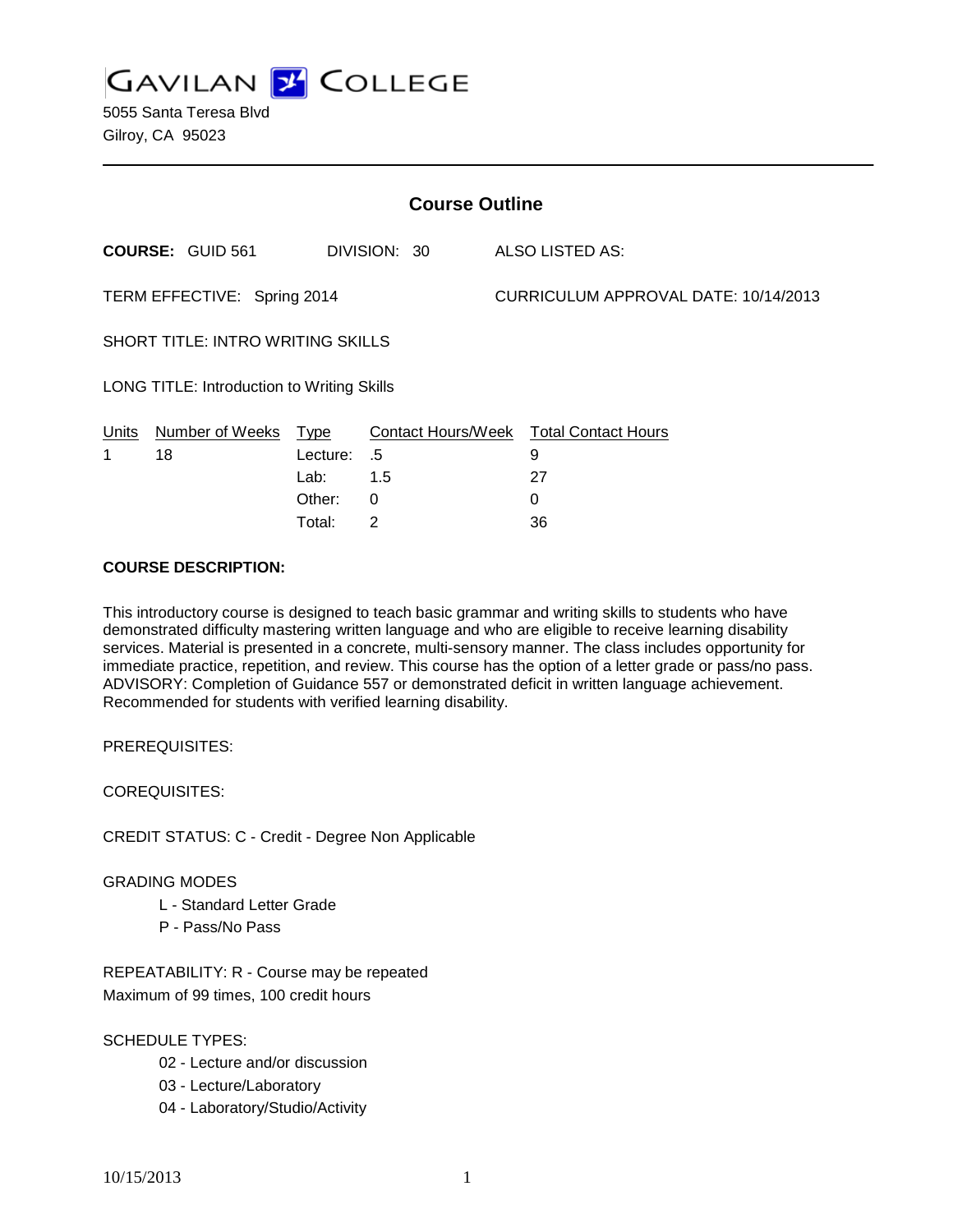## **STUDENT LEARNING OUTCOMES:**

1. Students will use basic Internet skills to access iLearn and the Skillstutor program. Measure: Online exercises, Pre-Post tests, Instructor Observation PLO: ILO: 1,2,3,7 GE-LO: Year assessed or anticipated year of assessment: 2014 2. Students will recognize grammar skills necessary to succeed in college writing courses.

Measure: Lab exercises, Quizzes, Midterm, Final, Homework PLO: ILO: 7,2,3

GE-LO:

Year assessed or anticipated year of assessment: 2014

3. Students will analyze sentences for errors and learn to construct proper sentences. Measure: Homework, Lab exercises, Quizzes, Midterm, Final

PLO: ILO: 1,2,3, 7

GE-LO:

Year assessed or anticipated year of assessment: 2014

4. Students will explore and utilize assistive computer technologies that will assist them in the writing process.

Measure: Class discussion, skills demonstration, written report, performance PLO:

ILO: 1,2,3,4,6 GE-LO:

Year assessed or anticipated year of assessment: 2014

5. Students will identify their individual written language errors and the impact,

if any, of their learning disability on their written language skills.

Measure: Instructor Observation, Oral Report

PLO: 3, 1

ILO: 6,2,1

GE-LO:

Year assessed or anticipated year of assessment: 2014

# **CONTENT, STUDENT PERFORMANCE OBJECTIVES, OUT-OF-CLASS ASSIGNMENTS**

Curriculum Approval Date: 10/14/2013

2 Hours

iLearn: SPO: Students will learn to access online class materials using ilearn. SkillsTutor: SPO: Students will learn to access the online program . SPO: Student will access the various Language Arts and Writing modules according to their individual needs. Homework: computer lab assignments.

10 Hours

Parts of Speech. SPO: Students will learn to define and recognize nouns (as subjects and objects), verbs, pronouns, adjectives, adverbs, and prepositional phrases. Subject-Verb Agreement. SPO: Students will learn to recognize and correct errors in subject-verb agreement. Pronoun Reference and Agreement. SPO: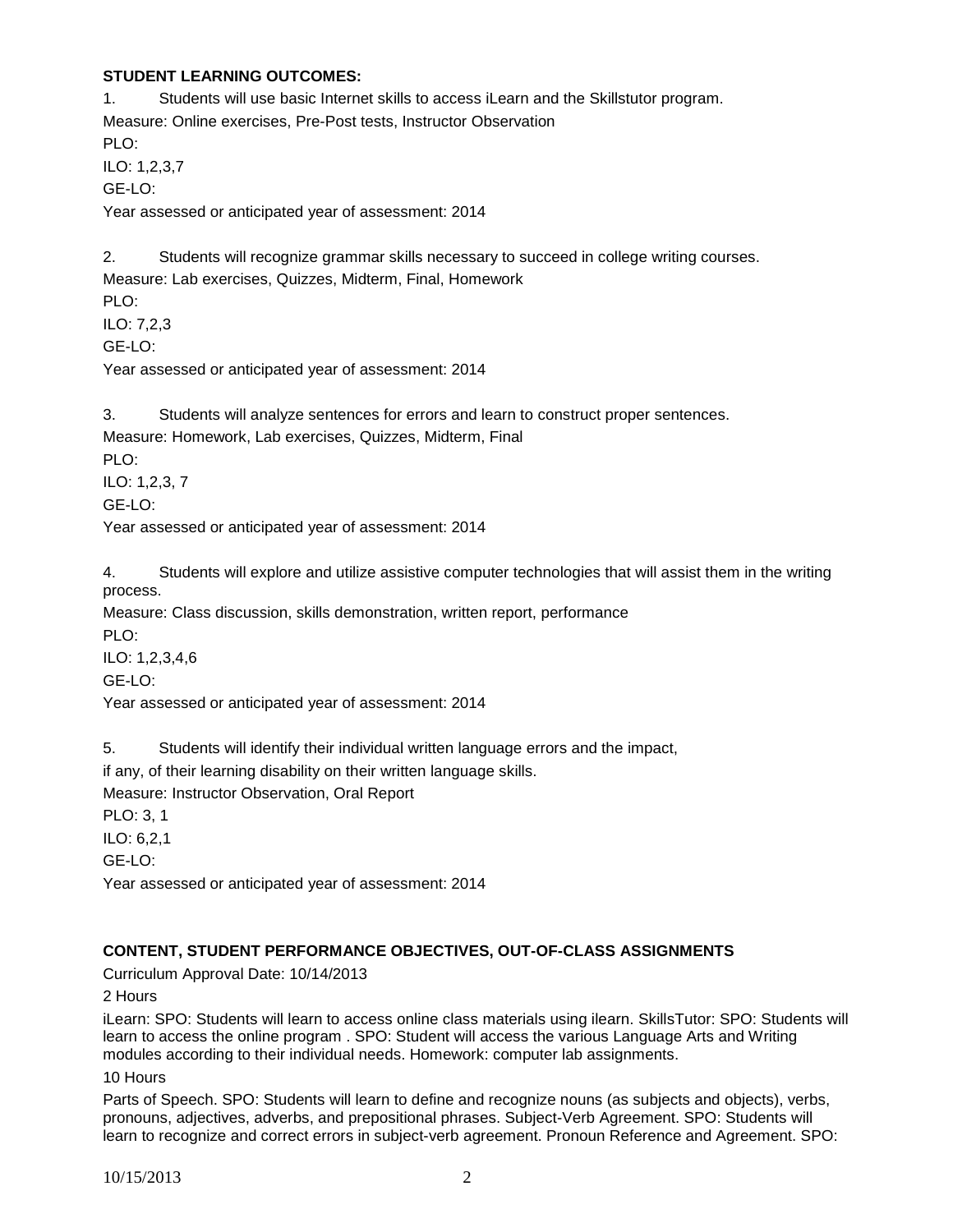Students will learn to recognize and correct errors in pronoun reference and agreement. Homework: lab assignments. Verb Tenses. SPO: Students will learn the structure and appropriate use of the present, past, future, progressive, and perfect tenses. Homework: lab assignments.

### 6 Hours

Clauses. SPO: Students will learn to recognize dependent and independent clauses and subordinating, coordinating, and adverbial conjunctions. Punctuation. SPO: Students will learn the correct use of commas, semicolons, colons, and quotation marks. Homework: lab assignments.

### 4 Hours

Fragments. SPO: Students will learn to recognize and correct fragments. Comma splices. SPO: Students will learn to recognize and correct comma splices. Run-ons. SPO: Students will learn to recognize and correct run-on sentences. Homework: lab assignments.

#### 6 Hours

Types of sentences. SPO: Students will learn to recognize, construct, and punctuate simple, compound, complex, and compound-complex sentences. Sentence Combining. SPO: Students will use various types of phrases, clauses, and modifiers to combine simple sentences into longer, well-constructed sentences. Homework: computer lab assignments.

#### 4 Hours

Assistive Computer Technologies Exploration: Students will complete writing activities using the Kurzweil 3000 and Read & Write Gold software programs.

Homework: lab assignments.

2 Hours

Final: 2 Hours

# **METHODS OF INSTRUCTION:**

Lecture, class discussion, in-class completion of grammar exercises, interactive computer lab assignments, quizzes, midterm & final.

# **METHODS OF EVALUATION:**

The types of writing assignments required: Written homework

| The problem-solving assignments required:               |               |  |  |  |  |
|---------------------------------------------------------|---------------|--|--|--|--|
| Quizzes                                                 |               |  |  |  |  |
| Exams                                                   |               |  |  |  |  |
| Other: Computer Lab Assignments                         |               |  |  |  |  |
| The types of skill demonstrations required:             |               |  |  |  |  |
| Class performance                                       |               |  |  |  |  |
| The types of objective examinations used in the course: |               |  |  |  |  |
| Multiple choice                                         |               |  |  |  |  |
| True/false                                              |               |  |  |  |  |
| Matching items                                          |               |  |  |  |  |
| Completion                                              |               |  |  |  |  |
| The basis for assigning students grades in the course:  |               |  |  |  |  |
| Writing assignments:                                    | $10\% - 20\%$ |  |  |  |  |
| Problem-solving demonstrations: 10% - 20%               |               |  |  |  |  |
| Skill demonstrations:                                   | $10\% - 20\%$ |  |  |  |  |
| Objective examinations:                                 | $50\% - 60\%$ |  |  |  |  |
| Other methods of evaluation: 0% - 0%                    |               |  |  |  |  |

# **REPRESENTATIVE TEXTBOOKS:**

10/15/2013 3